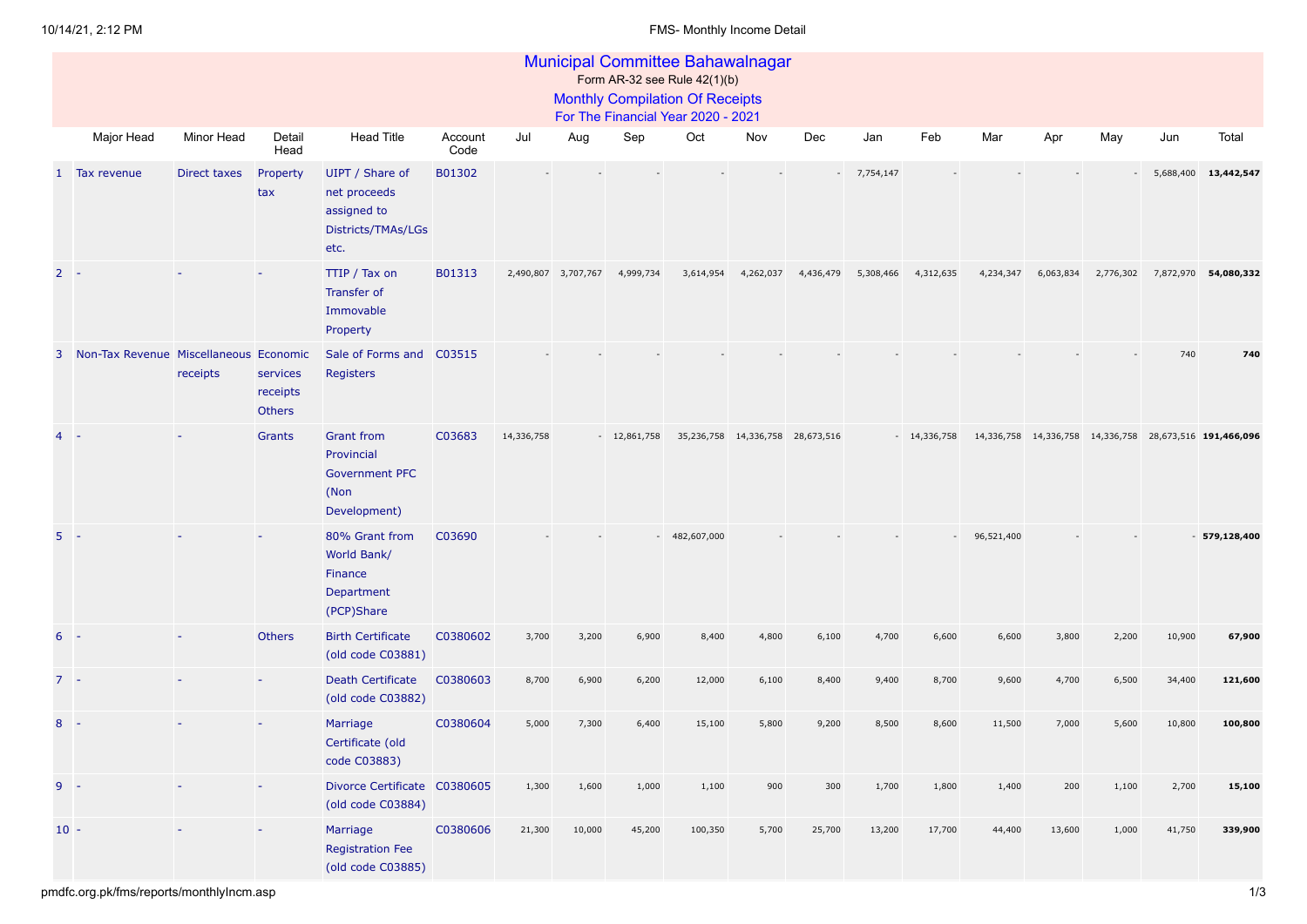## 10/14/21, 2:12 PM FMS- Monthly Income Detail

| $11 -$ |  | License fee<br>(Profession<br>Vacation & Trade)                       | C0388001 |           |         |         | 9,450     | 600       |           |           |           |           |           |           |           | 10,050               |
|--------|--|-----------------------------------------------------------------------|----------|-----------|---------|---------|-----------|-----------|-----------|-----------|-----------|-----------|-----------|-----------|-----------|----------------------|
| $12 -$ |  | License fee<br>(Dangerous/Tire<br>and Junk Yard)                      | C0388002 |           |         |         | 2,400     | 4,000     |           |           |           |           |           |           |           | 6,400                |
| $13 -$ |  | General Bus Stand C0388016<br>fee                                     |          | 892,202   | 926,480 | 983,860 | 952,415   | 1,036,830 | 1,020,510 | 944,140   | 957,050   | 1,130,215 | 830,205   | 695,360   | 1,038,730 | 11,407,997           |
| $14 -$ |  | Riksha/Motorcycle/ C0388020<br><b>Bicycle Stand fee</b>               |          | 31,160    | 30,200  | 32,240  | 32,300    | 35,460    | 37,480    | 35,860    | 35,060    | 34,440    | 29,160    | 24,440    | 31,600    | 389,400              |
| $15 -$ |  | Fee for approval of C0388026<br><b>Housing Colony</b>                 |          | 2,273,600 | 78,650  | 1,000   | 1,380,365 | 1,000     |           | 2,000     | 1,334,000 | 2,274,600 |           | 1,000     | 2,802,100 | 10,148,315           |
| $16 -$ |  | Fee for approval of C0388027<br>Building/<br><b>Construction Plan</b> |          | 28,180    | 23,381  | 2,378   | 55,685    | 81,974    | 144,719   | 246,414   | 98,220    | 359,301   | 151,881   |           | 158,148   | 1,350,281            |
| $17 -$ |  | Conversion Fee for C0388029<br>change in building                     |          |           | 18,521  |         | 994,050   | 494,504   | 3,272,904 | 1,744,383 | 4,082,128 | 1,604,065 | 3,600,157 | 4,495,834 |           | 4,171,570 24,478,116 |
| $18 -$ |  | Fine for<br>construction<br>without approval<br>of building plan      | C0388030 |           |         |         |           | 10,000    |           |           |           |           |           |           |           | 10,000               |
| $19 -$ |  | Fine for<br>Encroachments                                             | C0388034 | 1,000     |         | 61,800  | 81,500    | 31,000    | 23,000    | 8,000     | 9,000     |           |           | 17,500    | 11,500    | 244,300              |
| $20 -$ |  | Fee for<br>slaughtering of<br>animals                                 | C0388042 | 80,650    | 9,500   | 62,850  | 89,900    | 109,500   | 94,650    | 85,300    | 85,650    | 106,550   | 105,150   | 119,800   | 86,400    | 1,035,900            |
| $21 -$ |  | Water connection/ C0388046<br>disconnection/re-<br>connection fee     |          | 11,550    | 6,050   | 4,400   | 7,150     | 9,300     | 8,150     | 9,250     | 10,950    | 11,350    | 8,250     | 2,750     | 4,400     | 93,550               |
| $22 -$ |  | Receipts on<br>account of sale of<br>water - residential              | C0388047 | 1,191,700 | 932,200 | 932,400 | 851,200   | 845,990   | 881,670   | 891,880   | 773,200   | 866,870   | 632,200   | 531,100   | 950,000   | 10,280,410           |
| $23 -$ |  | Receipts on<br>account of sale of<br>water -<br>commercial            | C0388048 | 62,070    | 40,500  | 67,140  | 98,290    | 69,030    | 74,700    | 85,700    | 68,860    | 75,750    | 54,420    | 64,260    | 376,760   | 1,137,480            |
| $24 -$ |  | Receipts on<br>account of sale of<br>water - through<br>tankers       | C0388051 | 1,000     |         | 2,300   |           |           |           |           | 21,500    | 8,800     | 3,800     | 4,000     | 5,000     | 46,400               |